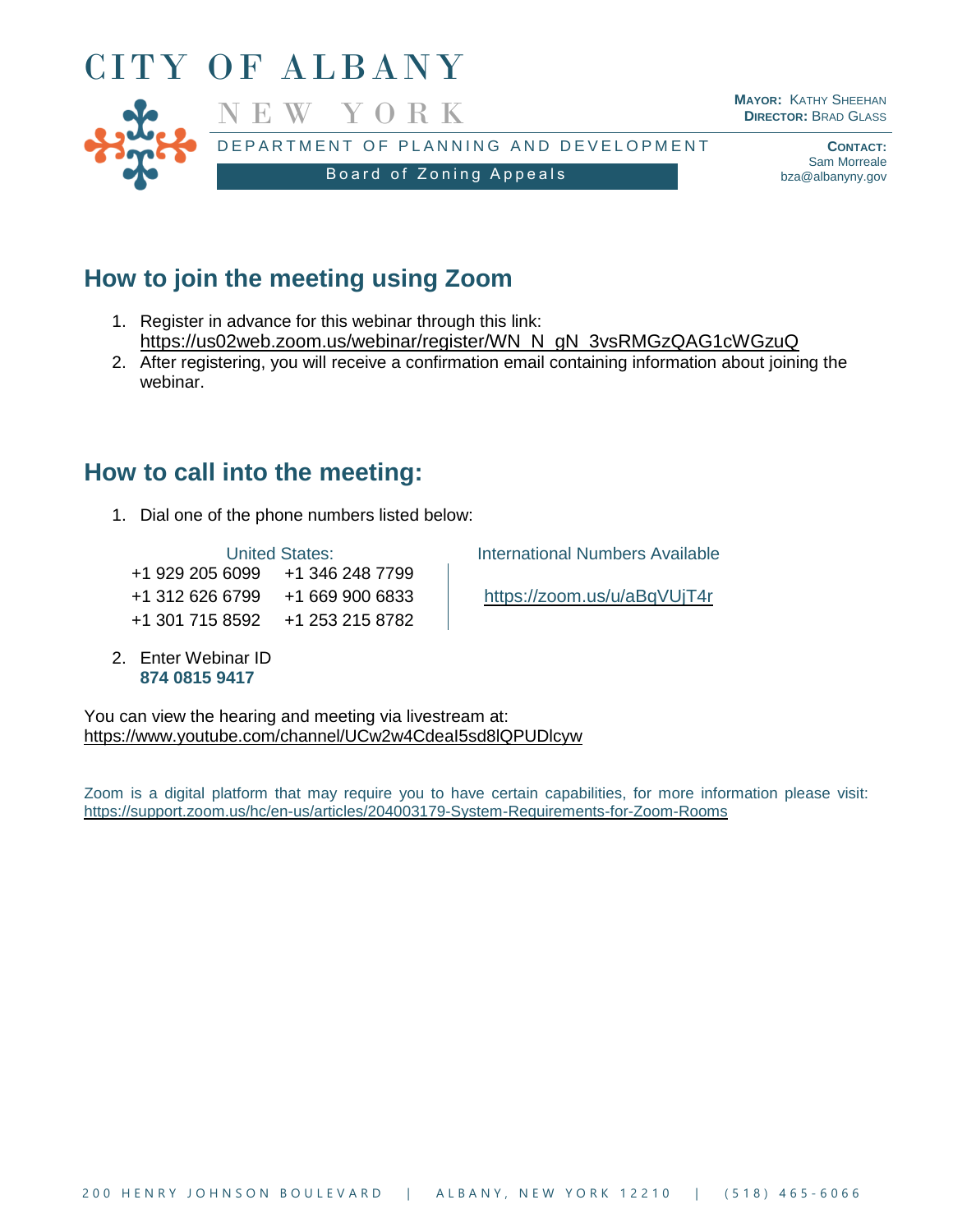### **Board of Zoning Appeals Public Workshop and Public Hearing**

Date: Wednesday April 6, 2022

Location: Zoom Webinar; YouTube Livestream

Time: 6:00PM

### **Public Workshop Agenda**

| <b>Project #00460</b>   |                                                                                                                                                                      |
|-------------------------|----------------------------------------------------------------------------------------------------------------------------------------------------------------------|
| Application(s)          | AV #0101, AV #0102, AV #0103, AV #0104                                                                                                                               |
| <b>Property Address</b> | 1009 Central Avenue                                                                                                                                                  |
| Applicant               | Ray Sign                                                                                                                                                             |
| <b>Zoning District</b>  | Mixed-Use, Community Highway (MU-CH)                                                                                                                                 |
| Proposal                | To allow for three wall signs where the maximum allowance is one. To allow for each wall<br>sign to be 48 square feet where the maximum allowance is 32 square feet. |
| Requests                | Area Variance #0101 - Table 375.409.1: to allow for three wall signs where the<br>maximum permitted is one.                                                          |
|                         | Area Variance #0102 - Table 375.409.1: to allow for a 48 square foot wall sign where<br>the maximum permitted is 32 square feet.                                     |
|                         | Area Variance #0103 - Table 375.409.1: to allow for a 48 square foot wall sign where<br>the maximum permitted is 32 square feet.                                     |
|                         | Area Variance #0104 - Table 375.409.1: to allow for a 48 square foot wall sign where<br>the maximum permitted is 32 square feet.                                     |
| Project #00461          |                                                                                                                                                                      |
| Application(s)          | AV #0105                                                                                                                                                             |
| <b>Property Address</b> | 253 New Scotland Avenue                                                                                                                                              |
| Applicant               | Dave Peck                                                                                                                                                            |
| <b>Zoning District</b>  | Mixed-Use, Neighborhood Center (MU-NC)                                                                                                                               |
| Proposal                | To allow for the alteration of a legally non-conforming sign.                                                                                                        |
| Requests                | Area Variance #0105 - §375-506(5)(b): to allow for the alteration of a legally non-<br>conforming sign.                                                              |

### **Public Hearing Agenda**

| <b>Project #00459</b>   |                                                                                                 |
|-------------------------|-------------------------------------------------------------------------------------------------|
| Application(s)          | AV #0100                                                                                        |
| <b>Property Address</b> | 40 Hopewell Street                                                                              |
| Applicant               | Saxton Sign Corp                                                                                |
| <b>Zoning District</b>  | Residential, Single-Unit, Medium Density (R-1M)                                                 |
| Proposal                | To allow for a 9 square foot freestanding sign where the maximum permitted is 6 square<br>feet. |